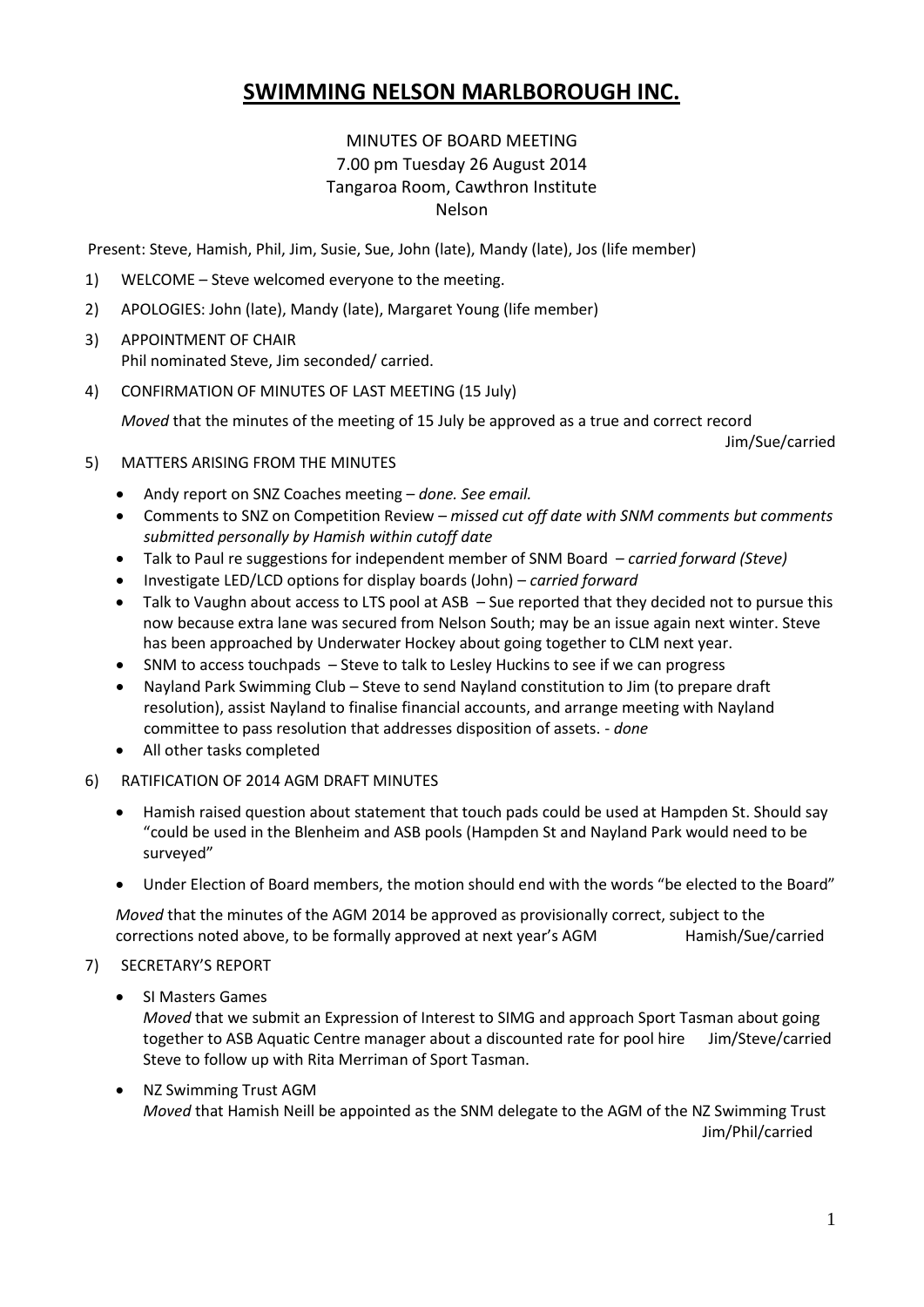- Nelson Sports Awards *Moved* that the Board nominate Sam McKenzie for Junior Sportsman of the Year for the 2014 Nelson Sports Award Jim/John/carried Jim to prepare nomination form with help from John and Tasman Club
- Tim Loach has been appointed as selector for the NZ Zonal Meet in Auckland. Hamish has offered to give him a hand.
- Letter from George McKenzie Jim will reply on behalf of the Board. Hamish has spoken to Alex Coombs-King (descendant of Belshams) who has indicated that they are prepared to change the criteria for the Belsham Trophy. Board to discuss preferred criteria prior to asking for family's approval.

*Moved* to adopt the Secretary's report John/Mandy/carried

#### 8) TREASURER'S REPORT

 Susie presented her report. She said it is unclear how registration returns and club affiliation fees are to be reported and paid to SNZ using the new database. Susie to send email to Jim, who will follow up with SNZ.

*Moved* to approve the Treasurer's report Susie/John/carried Susie/John/carried

Jim/Phil/carried

- Profit share formula for SNM regional meets and South Island meets hosted by SNM. *Moved* that the profit share be set at 60% to SNM and 40% to the host club Susie/Phil/carried
- 9) REGISTRAR/RECORDS REPORT
	- Winter Meet Jim noted that he had to go overseas shortly after the Winter Meet and did not have time to identify who should be fined for late withdrawals. It was agreed that we would not issue fines due to the amount of time that has gone by, but that Jim would send a note to clubs re those who should have been fined for late withdrawals, and would remind them of the process swimmers should follow, eg if they need to withdraw for medical reasons.
	- Jim to draft a new Standing Order to state that club meets may run mixed gender events, and bring a proposal to the next Board meeting. Steve asked Board members to submit proposals at least 7 days prior to the next Board meeting.
	- Jim raised the question of entry fees for the 2015 SNM C&T and Age Group Champs. Susie will prepare a budget for both meets. We could apply for funding for ribbons. Carried forward decision on entry fees until we see the budget.
	- Registrations: Ahead of last year: 35 new swimmers so far. Sue noted that Waimea required all their winter swimmers to become registered this year.

*Moved* adoption of the Registrar's report and confirmation of the following as NM records:

| Event                                             |           | Age  | M/F | New time | Swimmer         | Club         | Previous record holder       |
|---------------------------------------------------|-----------|------|-----|----------|-----------------|--------------|------------------------------|
| <b>Tasman Distance &amp; Sprints 19 July 2014</b> |           |      |     |          |                 |              |                              |
| 800 Free                                          | SC        | 16   | F   | 9:29.20  | Ellie Rukuwai   | Nelson South | Amy Coulton NSSC champs 2013 |
| 1500 Free                                         | <b>SC</b> | 16   | F   | 18:02.37 | Caitlin Delaney | Tasman       | Standard                     |
| 1500 Free                                         | <b>SC</b> | 18   | F   | 18:02.59 | Madisen Stanley | Tasman       | Standard                     |
| 1500 Free                                         | <b>SC</b> | 15   | M   | 15:56.76 | Thomas Heaton   | Tasman       | Thomas Heaton TSC March 2014 |
| 1500 Free                                         | <b>SC</b> | 16   | M   | 16:25.13 | Eddie Neill     | Nelson South | Eddie Neill NSSC Champs 2013 |
| 1500 Free                                         | <b>SC</b> | Open | M   | 15:56.76 | Thomas Heaton   | Tasman       | Thomas Heaton TSC March 2014 |
| SNM Winter Meet 2-3 Aug 2014                      |           |      |     |          |                 |              |                              |
| <b>100 Free</b>                                   | SC        | 14   | F   | 1:00.69  | Clara Foster    | Nelson South | Josie Kydd Jasi Xmas 2009    |
| 100 IM                                            | SC        | 16   | F   | 1:06.61  | Ellie Rukuwai   | Nelson South | Grace Woodall NZ SC 2012     |

200 IM SC 16 F 2:25.90 Sally McMath Blenheim Grace Woodall NZ SC 2012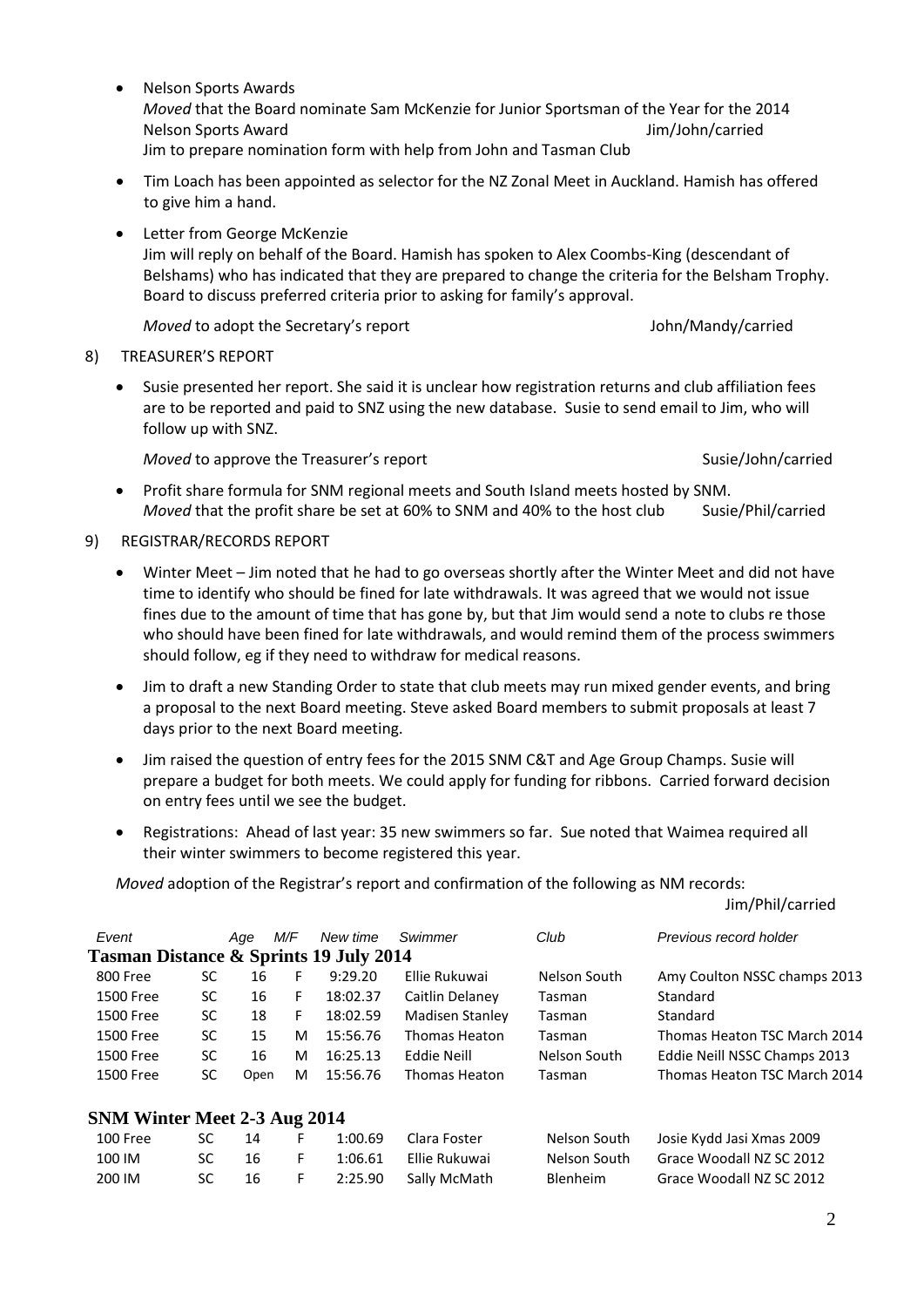| <b>SC</b> | 16   | F | 5:14.18  | Ellie Rukuwai        | Nelson South | Cara Pearson BSC July 2013      |
|-----------|------|---|----------|----------------------|--------------|---------------------------------|
| <b>SC</b> | 16   | F | 59.36    | Sally McMath         | Blenheim     | Sally McMath SISS 2014          |
| <b>SC</b> | 16   | F | 2:10.63  | Caitlin Delany       | Tasman       | Grace Woodall NZ SC 2012        |
| SC        | 16   | F | 4:31.93  | Caitlin Delany       | Tasman       | Sally McMath Tasman March 2014  |
| <b>SC</b> | 16   | F | 9:18.49  | Caitlin Delany       | Tasman       | Ellie Rukuwai Tasman D&S 2014   |
| SC        | 16   | F | 1:04.84  | Sally McMath         | Blenheim     | Sally McMath Tas SS 2014        |
| <b>SC</b> | 16   | F | 1:13.03  | Ellie Rukuwai        | Nelson South | Jasmine Bewley SI Champs 2008   |
| SC        | 16   | F | 2:40.66  | Caitlin Delany       | Tasman       | Jasmine Bewley SI Champs 2008   |
| <b>SC</b> | Open | F | 1:06.61  | Ellie Rukuwai        | Nelson South | Ellie Rukuwai SI Champs 2013    |
| SC        | Open | F | 2:25.90  | Sally McMath         | Blenheim     | Grace Woodall NZ SC 2012        |
| <b>SC</b> | Open | F | 59.36    | Sally McMath         | Blenheim     | Jasmine Bewley Springs 2009     |
| SC        | Open | F | 2:10.63  | Caitlin Delany       | Tasman       | Grace Woodall NZ SC 2012        |
| SC        | Open | F | 9:18.49  | Caitlin Delany       | Tasman       | Talya Harwood NZ SC 2013        |
| <b>SC</b> | 15   | M | 24.17    | Sam McKenzie         | Tasman       | Kaiori McG SNM Time Trial 2011  |
| <b>SC</b> | 15   | M | 52.52    | Sam McKenzie         | Tasman       | Fraser Neill SNM C&T 2012       |
| <b>SC</b> | 15   | M | 1:56.22  | Sam McKenzie         | Tasman       | Thomas Heaton SNM Age Grps '14  |
| <b>SC</b> | 15   | M | 4:03.85  | <b>Thomas Heaton</b> | Tasman       | Thomas Heaton Wharenui Winter14 |
| <b>SC</b> | 15   | M | 15:50.91 | <b>Thomas Heaton</b> | Tasman       | Thomas Heaton Tasman D&S 2014   |
| SC        | 15   | M | 1:11.66  | Sam McKenzie         | Tasman       | Ryan Cheyne Div II 2009         |
| <b>SC</b> | 16   | M | 4:10.70  | <b>Eddie Neill</b>   | Nelson South | Luke Kelly NZ SC 2013           |
| <b>SC</b> | Open | M | 24.17    | Sam McKenzie         | Tasman       | Sam McKenzie BSC March 2014     |
| <b>SC</b> | Open | M | 52.52    | Sam McKenzie         | Tasman       | Sam McKenzie Tasman March 2014  |
| <b>SC</b> | Open | M | 1:56.22  | Sam McKenzie         | Tasman       | Sam McKenzie Wharenui Wint 2014 |
| <b>SC</b> | Open | M | 4:03.85  | <b>Thomas Heaton</b> | Tasman       | Thomas Heaton Wharenui Winter14 |
| SC        | Open | M | 15:50.91 | <b>Thomas Heaton</b> | Tasman       | Thomas Heaton Tasman D&S 2014   |
|           |      |   |          |                      |              |                                 |

### **Nelson South Winter Splash 16 August 2014**

| 200 IM    | SC  | 16   |   | 2:25.51 | Sally McMath    | Blenheim     | Sally McMath SNM Winter 2014 |
|-----------|-----|------|---|---------|-----------------|--------------|------------------------------|
| 200 IM    | SC. | Open |   | 2:25.51 | Sally McMath    | Blenheim     | Sally McMath SNM Winter 2014 |
| 50 Breast | SC  | 13   | M | 35.30   | Daniel Trevurza | Motueka      | Standard                     |
| 200 Fly   | SC. | 16   | М | 2:18.26 | Eddie Neill     | Nelson South | Nick Kerry NZ Div 2 2011     |

Jos noted that there have been 38 records set in the last month. All agreed it was great to see these performances.

#### 10) PUBLICITY/COMMUNICATION REPORT

Jim has been away but Nelson South prepared a press release on the Winter Splash which appeared in the Nelson Mail and Leader, plus the Nelson and Waimea Weekly.

11) FUNDING REPORT

Nothing to report. Sue will investigate options for the ribbons.

12) TECHNICAL

Nothing to report.

13) COACHING REPORT

Hamish noted that we agreed to fund coaches to attend the Age Group Camp, subject to coaches submitting a report and receipts. Blenheim have submitted their report & receipts. Phil to find out who to make payment to. Nelson South and Tasman need to submit reports.

Andy Adair has submitted a report on the NZSCTA Conference.

#### 14) GENERAL BUSINESS

• Club Liaison

Steve explained that each Board member has a liaison role with a club in the region. Clubs can use their liaison person to bring information to the Board and vice versa.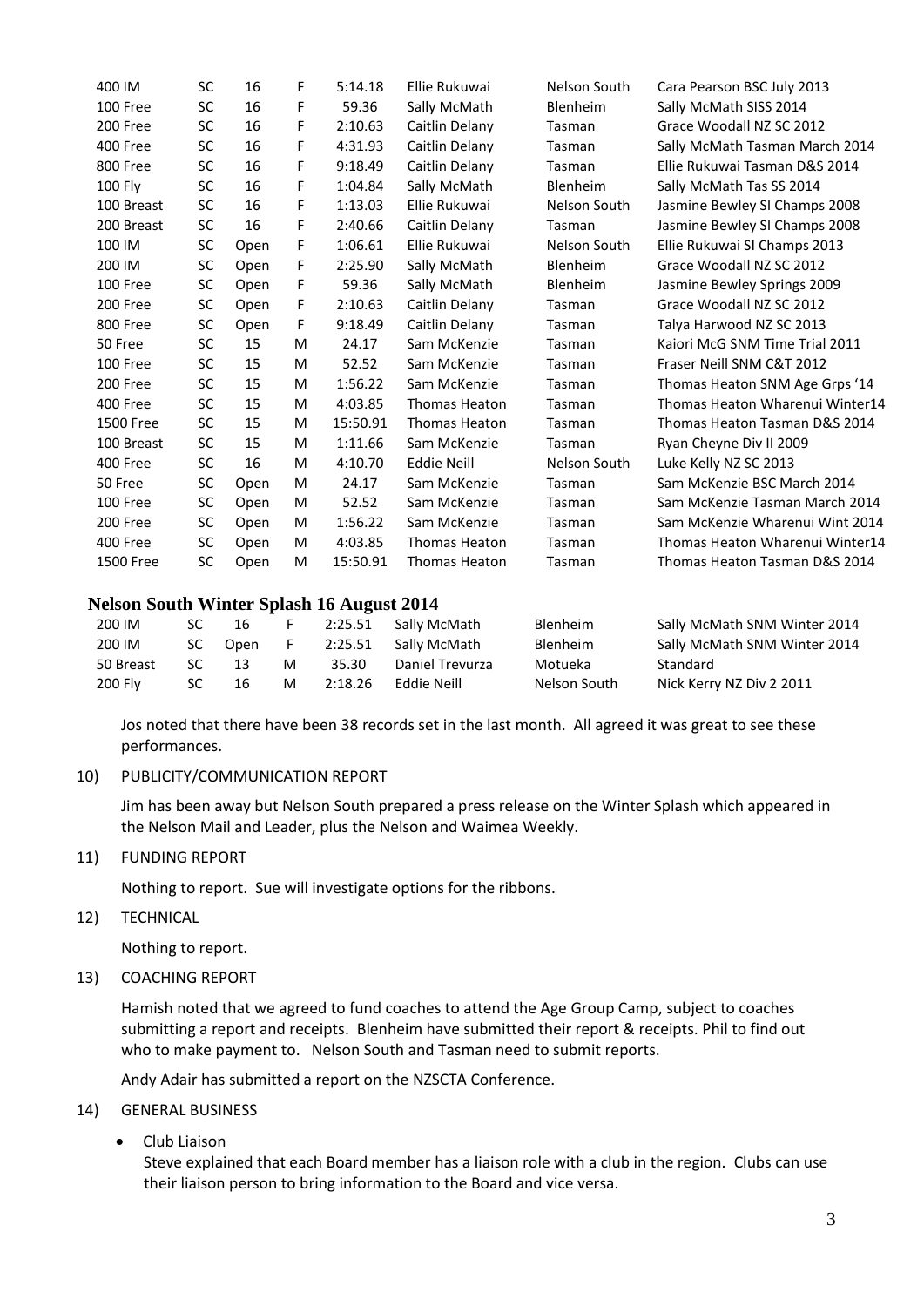# Agreed on the following portfolios:

| Steve  | Golden Bay   |
|--------|--------------|
| Phil   | Blenheim     |
| Mandy  | Tasman       |
| Hamish | Motueka      |
| Susie  | Nelson South |
| Sue    | Waimea       |
| Jos    | Kaikoura     |
| Jim    | Murchison    |

Board members to contact 'their' club and advise that they are the liaison person.

Grant Money for touchpads

The CCT money needs to be used by 28 Feb. Phil advised that the CEO of Stadium 2000 confirmed they are planning to buy a large LED display board. That frees up a large amount of the CCT money to spend on other items: \$20,000 would buy 4 or 5 touchpads, wiring loom, plus software. Should we start to build the system? There is probably support within the community to buy other bits of the set up.

Options:

- i. Approach Canterbury again regarding access to their touchpads if they agree then there is no need to buy any touchpads. Then could use \$20,000 for other purposes – buy shares in Canterbury equipment? Contribute to maintenance?
- ii. Line up and start building the system

John and Mandy noted that at the Wharenui meet, Tasman had received a positive response from Canterbury to suggestions that we could access their touchpads. Mandy will let Steve know who the contact was in Canterbury. Steve will ring contacts and Leslie tomorrow morning, then e-mail the Board. The intent is to make a decision by next meeting.

• Required changes to SNM KPIs

Hamish reported that SNZ has requested that all regions include the following 2 KPIs:

- Assisting with the implementation of the new database
- Organising and running competitive swimming events in our region.

Hamish recommended amendments (underlined) to the original KPIs submitted by SNM, as follows:

- 1. To organise and run events for competitive swimmers, including organising and approving the annual Nelson Marlborough swimming calendar incorporating National, South Island, Nelson Marlborough and club events. Regional events will include at least one winter and one summer meet. We will base the calendar on qualifying periods for higher level events to give our swimmers every possible chance of qualifying for higher events. Our calendar will provide regular opportunities for swimmers to compete against others of similar or greater ability. (Complete by 30/6/14)
- 6. To assist with the implementation and operation of the national database. SNM will offer advice and support to clubs to ensure all members are properly enrolled on the database. (Complete by 30/6/15)

*Moved* to accept the recommended changes to the KPIs for SNM Hamish/Sue/carried

Submission of Remit for SNZ AGM

After ongoing correspondence with SNZ regarding the minimum size of clubs, SNM prepared a remit. In last few weeks SNZ has reviewed their constitution and now propose adopting much of the wording that SNM submitted on minimum size of clubs. They did not accept SNM suggested amendments on the discretion of the SNZ Board to decline or revoke a person's membership.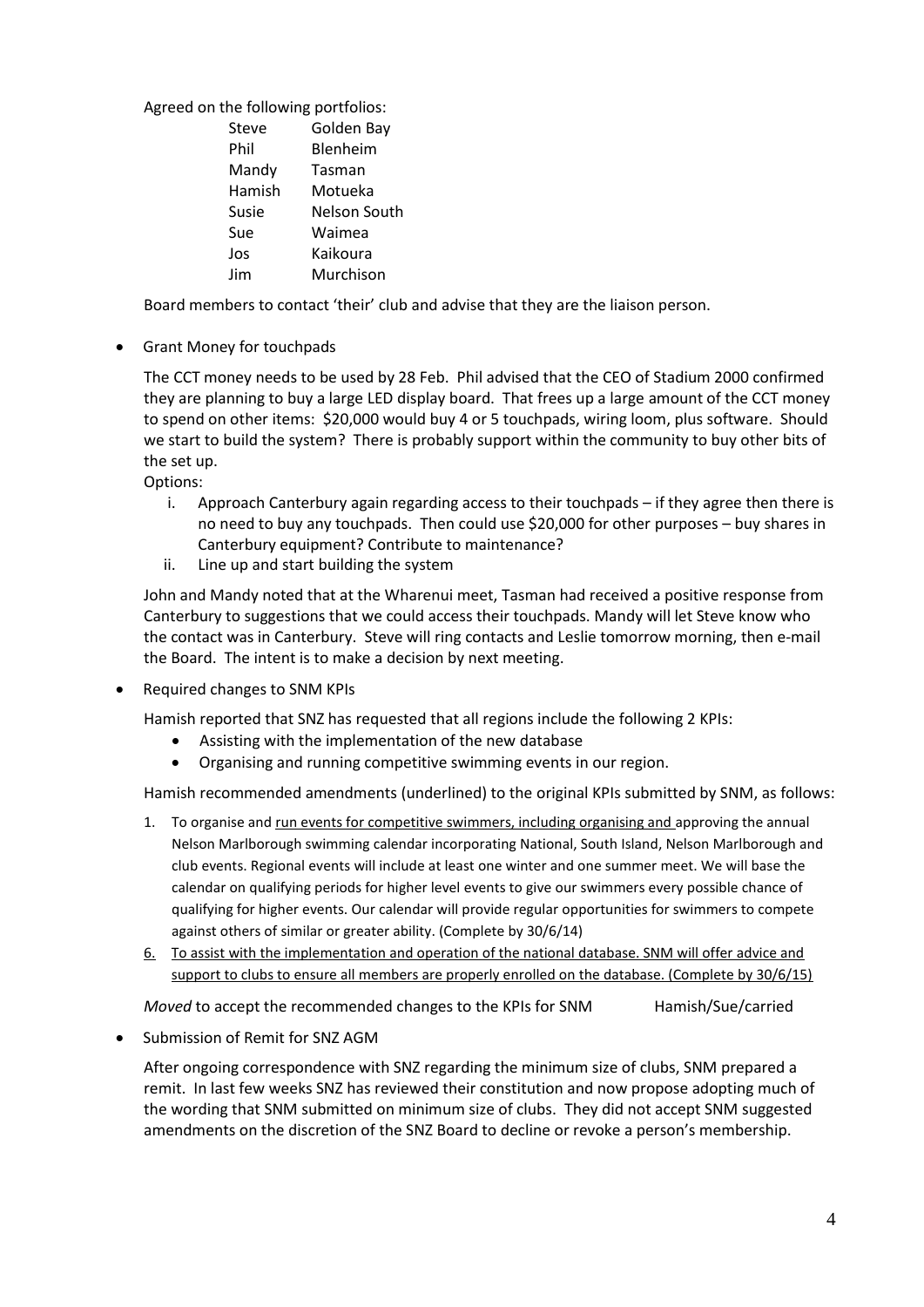There was discussion about whether we should still submit the remit. It was firmly agreed that we should continue with the remit. There is no surety that SNZ will include actually submit to the AGM the changes to the Constitution, or that they will be adopted.

*Moved* to submit the SNM remit to amend the SNZ Constitution by changing clause 9.1 so that existing clubs are exempt from any minimum size requirements and new clubs only need to have 15 members Jim/Steve/carried

Note in the letter to regions & SNZ that we will withdraw the remit if the revised constitution is adopted.

SNZ AGM

SNM is allowed 1 delegate plus observers. SNZ will fund the travel of 1 person. It was suggested that Steve and Hamish attend. Jos suggested sending Brent as well. It was agreed that this is an important meeting and we should send 3 people. SNM will pay for the 2 extra people. Steve will talk to Brent.

*Moved* that Steve be the SNM delegate to the SNZ AGM and that we fund tickets for Hamish and Brent to attend as well (subject to Brent being willing to go) Jim/Phil/carried

Wind up of Nayland Park

Steve reported that Nayland held their meeting and signed the resolution to wind up the club. They must still contact the Societies registrar.

*Moved* to receive the assets of Nayland Park Amateur Swimming Club and hold them in trust until July 2017 after which, if the club has not come out of recession, the assets will become property of SNM Jim/Steve/carried

Hamish will talk to Rachel at ASB regarding the false start ropes and poles. Steve will contact Gail and pick up the assets she has.

Steve will circulate the asset list. If clubs want to borrow the gear they can. Most of it is LTS.

- Payment for scanning old files (Steve) carried forward
- Warm up procedure at meets (Mandy/Sue)

Mandy suggested that all pools have a standard warm up procedure – separate younger swimmers from older, faster swimmers. This was supported.

It was agreed to request that the Technical committee develop a protocol for discussion with Board and coaches. Mandy & Jos will forward suggestions to Steve.

Simplification of the annual report – especially national results

Jim has investigated this but there is no easy way to do using our current format. Board members to bring ideas to November meeting.

• Brent's portfolio

Hamish has taken over Brent's portfolio as SNZ Liaison. It was agreed to add to the standard Board agenda (after Funding): SNZ liaison report.

#### 15) BOARD TIME

Phil tabled a request for letters of thanks and certificates for main sponsors of NM Winter champs. Lindie to action.

Sue asked if there are any more coaching courses coming up. Hamish will contact Donna.

John is helping SNZ to clean up their results database.

16) NEXT MEETING – Tuesday 7 October, 7pm at Cawthron